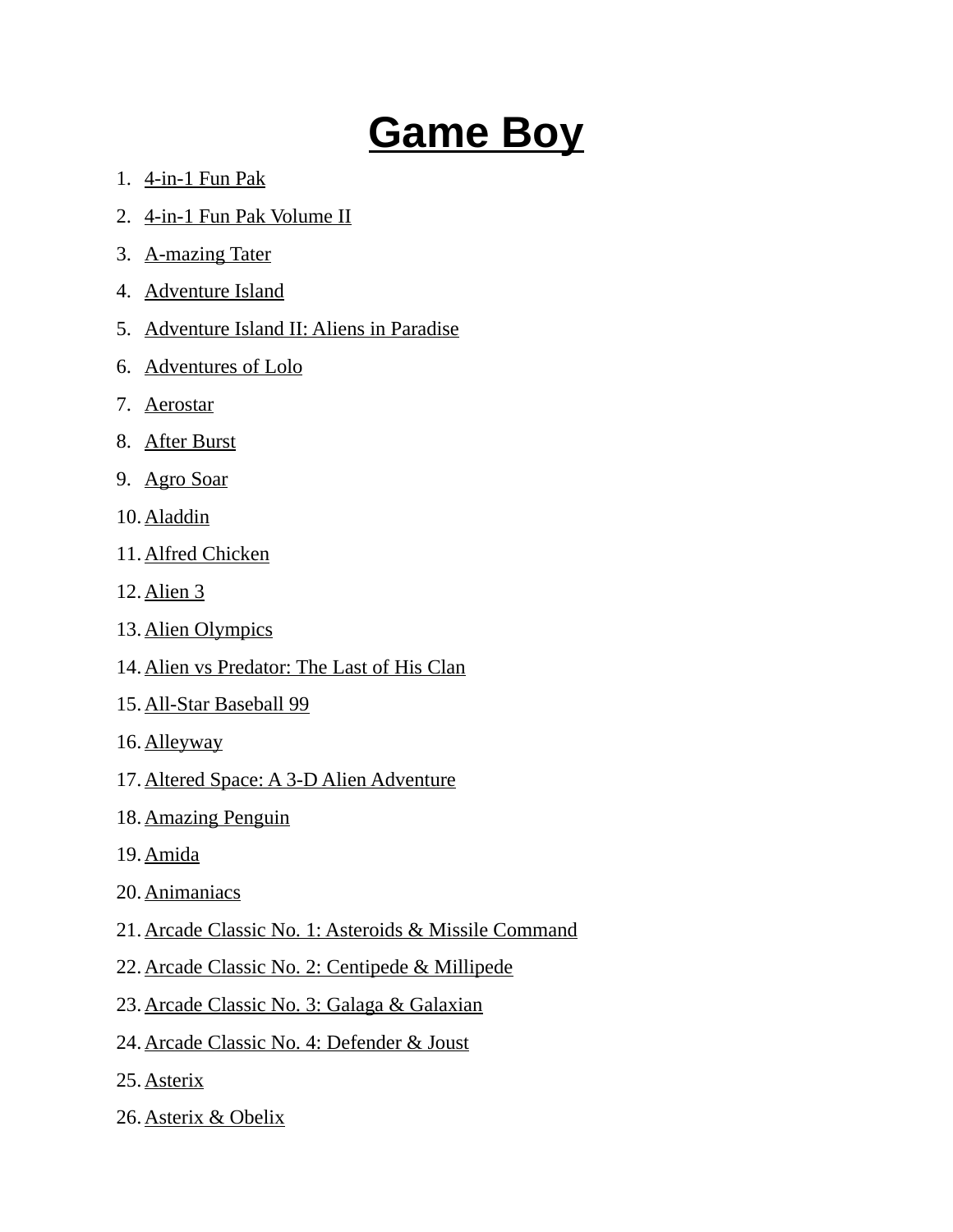- 27. Asteroids
- 28. Astro Rabby
- 29. Atomic Punk
- 30. Attack of the Killer Tomatoes
- 31. Avenging Spirit
- 32. Baby T-Rex
- 33. Balloon Kid
- 34. Bamse
- 35. Banishing Racer
- 36. Barbie: Game Girl
- 37.Bart Simpson's Escape from Camp Deadly
- 38. Baseball
- 39. Baseball Kids
- 40. Bases Loaded
- 41. Batman Forever
- 42. Batman: Return of the Joker
- 43. Batman: The Animated Series
- 44. Batman: The Video Game
- 45. Battle Arena Toshinden
- 46. Battle Bull
- 47. Battle Pingpong
- 48. Battle Unit Zeoth
- 49. Battle of Kingdom
- 50. BattleCity
- 51. Battleship
- 52. Battletoads
- 53. Battletoads & Double Dragon
- 54. Battletoads in Ragnarok's World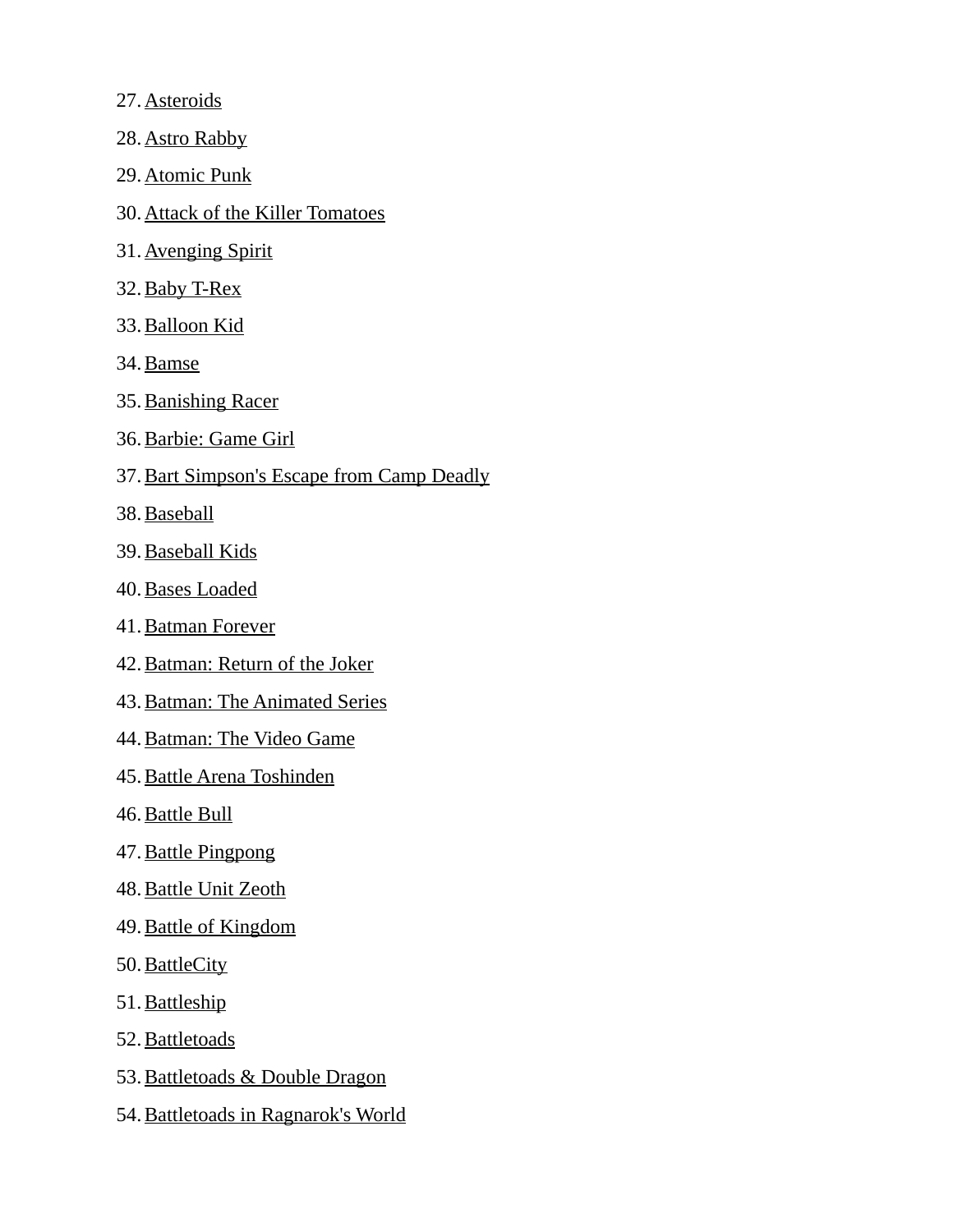- 55. Battlezone & Super Breakout
- 56. Beavis and Butt-Head
- 57.Beethoven: The Ultimate Canine Caper!
- 58. Beetlejuice
- 59. Berlitz French Translator
- 60. Berlitz Spanish Translator
- 61.Best of the Best: Championship Karate
- 62.Bill & Ted's Excellent Game Boy Adventure
- 63. Bill Elliott's NASCAR Fast Tracks
- 64. Bionic Battler
- 65. Bionic Commando
- 66. Black Bass: Lure Fishing
- 67. Blades of Steel
- 68. Blaster Master Boy
- 69. Blaster Master Jr.
- 70. Blodia
- 71. Bo Jackson: Two Games in One
- 72. Bob the Builder: Fix it Fun!
- 73. Boggle Plus
- 74. Bomb Jack
- 75. Bomber Boy
- 76. Bomber Man Collection
- 77. Bomberman GB
- 78. Bonk's Adventure
- 79. Bonk's Revenge
- 80. Booby Boys
- 81.Boomer's Adventure in ASMIK World
- 82. Boulder Dash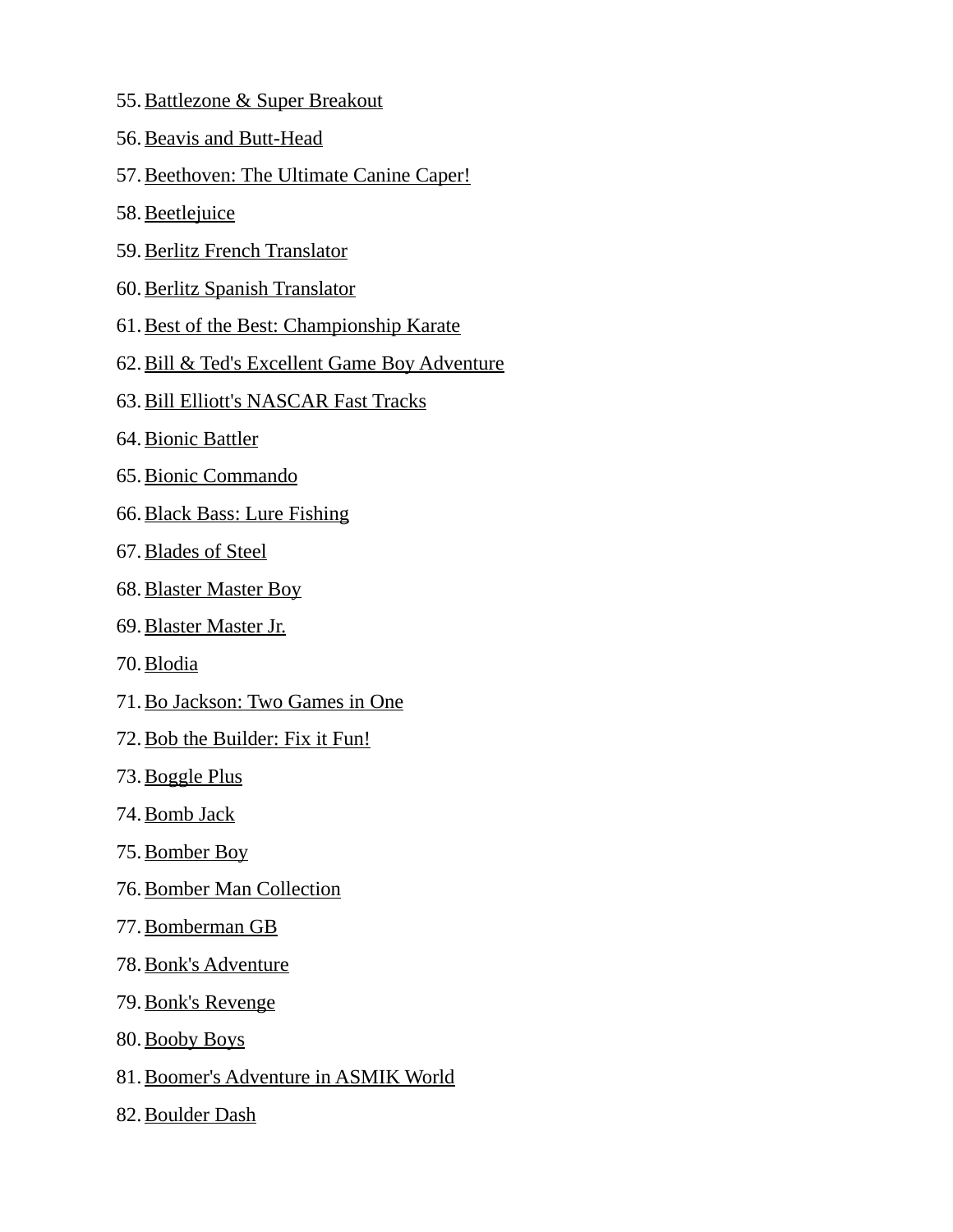83. Boxing

- 84. Boxxle II
- 85. Brain Bender
- 86. Brain Drain
- 87. Bram Stoker's Dracula
- 88. BreakThru!
- 89. Bubble Bobble
- 90. Bubble Bobble Jr. (J)
- 91. Bubble Bobble Part 2
- 92. Bubble Ghost
- 93. Bubsy II
- 94. Bugs Bunny Collection
- 95. Burai Fighter Deluxe
- 96. BurgerTime Deluxe
- 97. Burning Paper
- 98. Bust-A-Move 3 DX
- 99. Bust-a-Move 2: Arcade Edition
- 100. Buster Bros.
- 101. Caesars Palace
- 102. Captain America and the Avengers
- 103. Card Game
- 104. Casino FunPak
- 105. Casper
- 106. Castelian
- 107. Castle Quest
- 108. Castlevania II: Belmont's Revenge
- 109. Castlevania Legends
- 110. Castlevania: The Adventure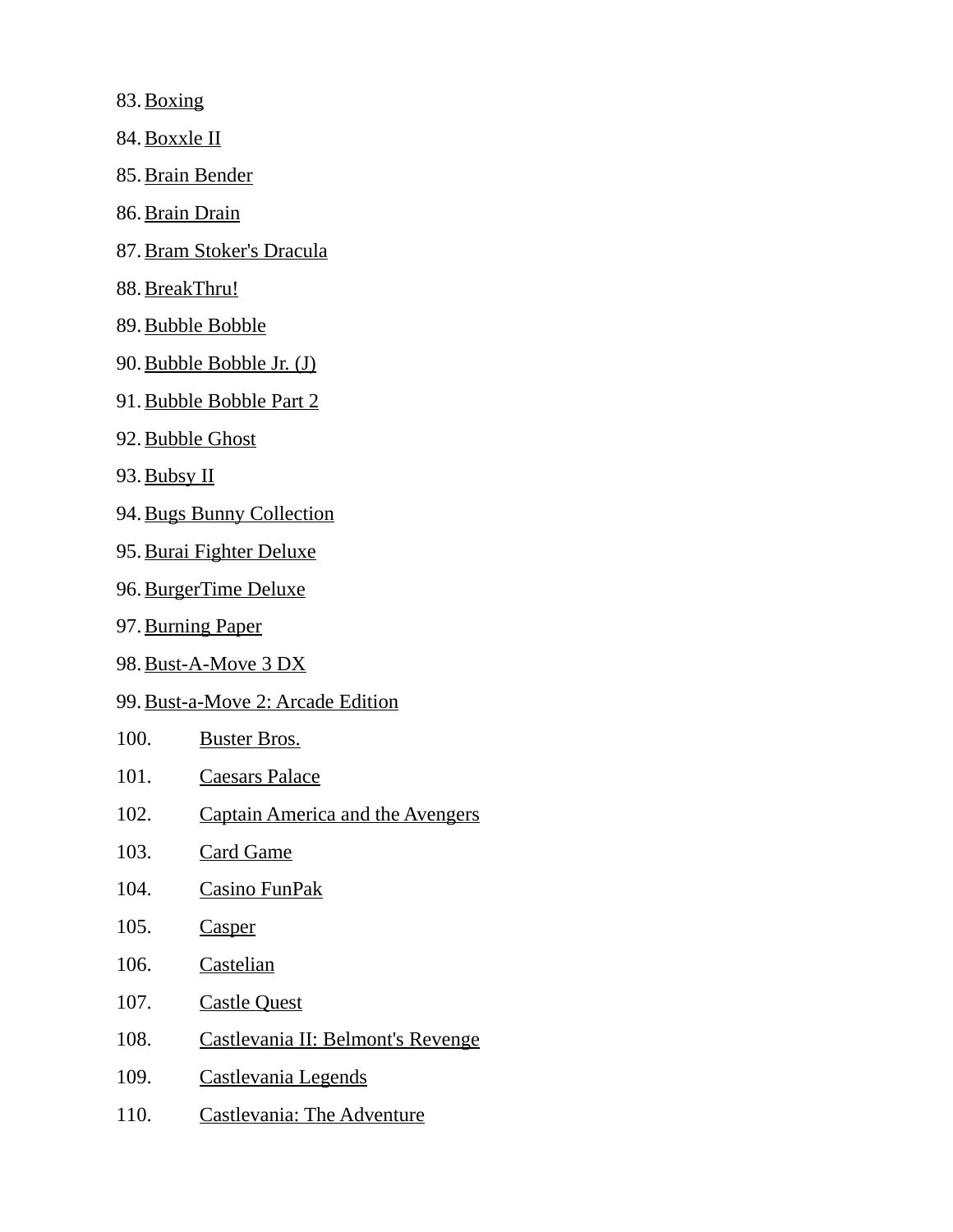| 111. | <b>Catrap</b>                                        |
|------|------------------------------------------------------|
| 112. | Centipede                                            |
| 113. | Chachamaru Panic                                     |
| 114. | <b>Championship Pool</b>                             |
| 115. | Chase H.Q.                                           |
| 116. | Choplifter II                                        |
| 117. | Choplifter III                                       |
| 118. | <b>Chuck Rock</b>                                    |
| 119. | Cliffhanger                                          |
| 120. | <b>College Slam</b>                                  |
| 121. | <b>Contra: The Alien Wars</b>                        |
| 122. | <b>Cool Ball</b>                                     |
| 123. | <b>Cool Spot</b>                                     |
| 124. | <b>Cool World</b>                                    |
| 125. | <b>Cosmo Tank</b>                                    |
| 126. | <b>Crystal Quest</b>                                 |
| 127. | <b>Cutthroat Island</b>                              |
| 128. | <b>Cyraid</b>                                        |
| 129. | Daedalian Opus                                       |
| 130. | Daffy Duck                                           |
| 131. | <u>Darkman</u>                                       |
| 132. | Darkwing Duck                                        |
| 133. | <b>David Crane's The Rescue of Princess Blobette</b> |
| 134. | Days of Thunder                                      |
| 135. | <b>Dead Heat Scramble</b>                            |
| 136. | Dennis the Menace                                    |
| 137. | Desert Strike: Return to the Gulf                    |

138. Dexterity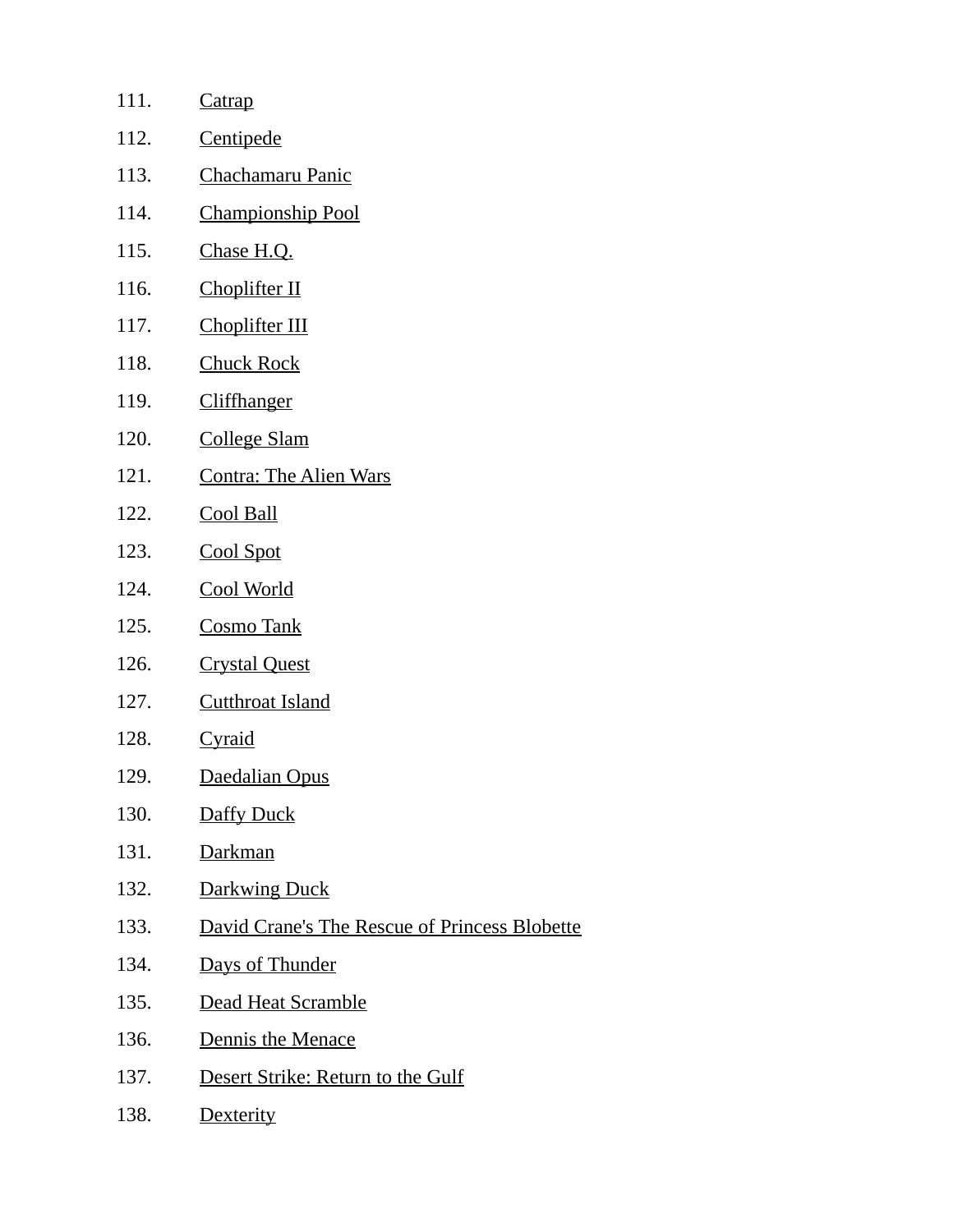| 139. | Dick Tracy                                  |
|------|---------------------------------------------|
| 140. | Die Maus                                    |
| 141. | Dig Dug                                     |
| 142. | <b>Dirty Racing</b>                         |
| 143. | Disney's Pinocchio                          |
| 144. | <b>Disney's The Hunchback of Notre Dame</b> |
| 145. | Dodge Boy                                   |
| 146. | Donkey Kong                                 |
| 147. | Donkey Kong Land                            |
| 148. | Donkey Kong Land 2                          |
| 149. | Donkey Kong Land III                        |
| 150. | Double Dragon                               |
| 151. | Double Dragon 3: The Arcade Game            |
| 152. | Double Dragon II                            |
| 153. | Dr. Franken                                 |
| 154. | Dr. Franken II                              |
| 155. | Dr. Mario                                   |
| 156. | Dragon Ball Z: Goku Gekitouden              |
| 157. | Dragon Ball Z: Goku Hishouden               |
| 158. | <b>Dragon's Lair: The Legend</b>            |
| 159. | Dragonheart                                 |
| 160. | <u>Dropzone</u>                             |
| 161. | DuckTales                                   |
| 162. | <u>DuckTales 2</u>                          |
| 163. | <b>Dynablaster</b>                          |
| 164. | <b>Earthworm Jim</b>                        |
| 165. | <b>Elevator Action</b>                      |
| 166. | <u>Elite Soccer</u>                         |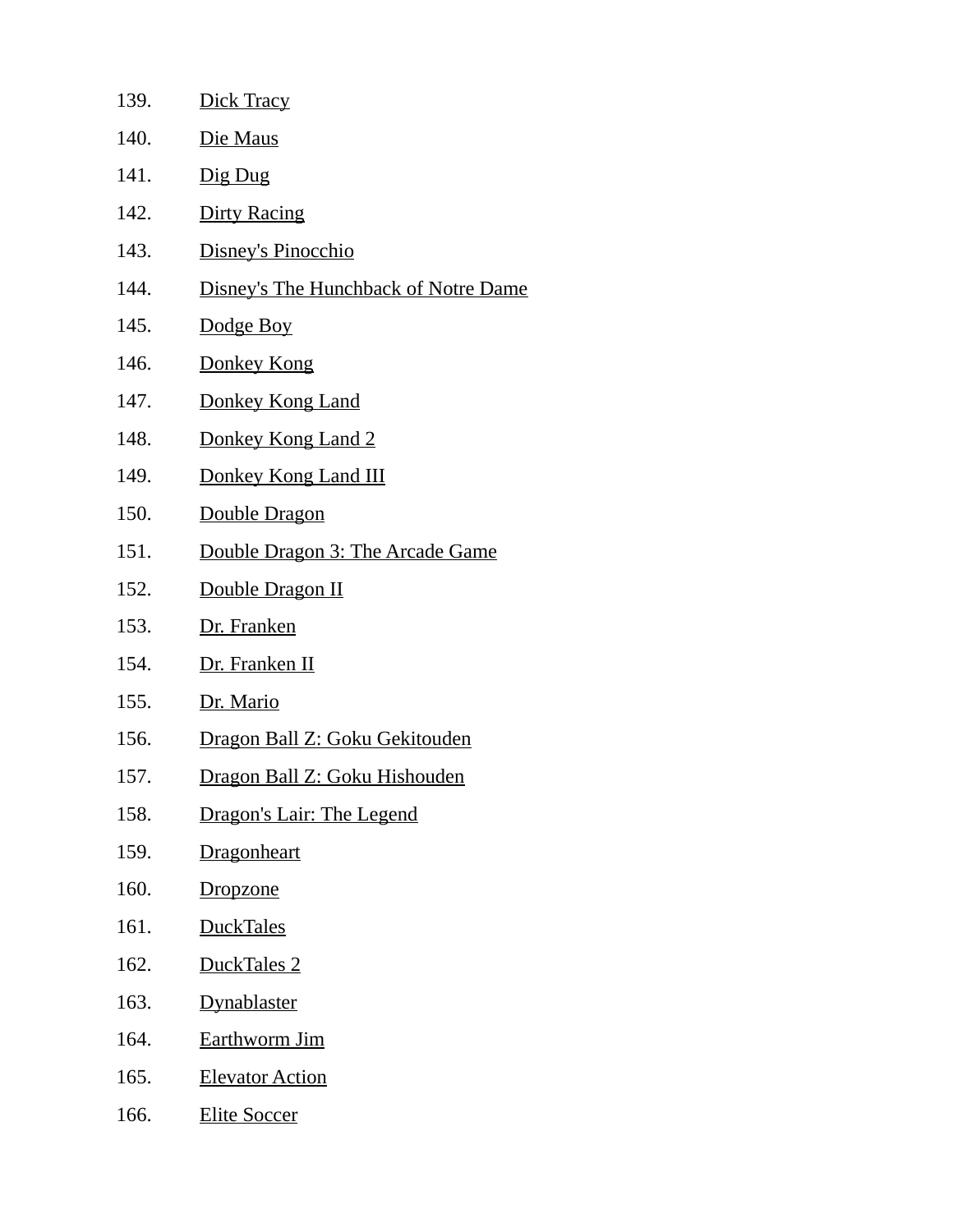167. Exodus: Journey to the Promised Land 168. Extra Bases! 169. F-1 Race 170. F-1 Spirit 171. F-15 Strike Eagle 172. F1 Pole Position 173. FIFA International Soccer 174. FIFA Road to World Cup '98 175. FIFA Soccer '96 176. FIFA Soccer '97 177. Faceball 2000 178. Fastest Lap 179. Felix the Cat 180. Ferrari Grand Prix Challenge 181. Fighting Simulator: 2-in-1 Flying Warriors 182. Final Fantasy Adventure 183. Final Fantasy Legend II 184. Final Fantasy Legend III 185. Fire Fighter 186. Fish Dude 187. Fist of the North Star 188. Flappy Special 189. Flipull 190. Football International 191. Foreman for Real 192. Fortified Zone 193. Frank Thomas Big Hurt Baseball 194. Franky, Joe & Dirk: On the Tiles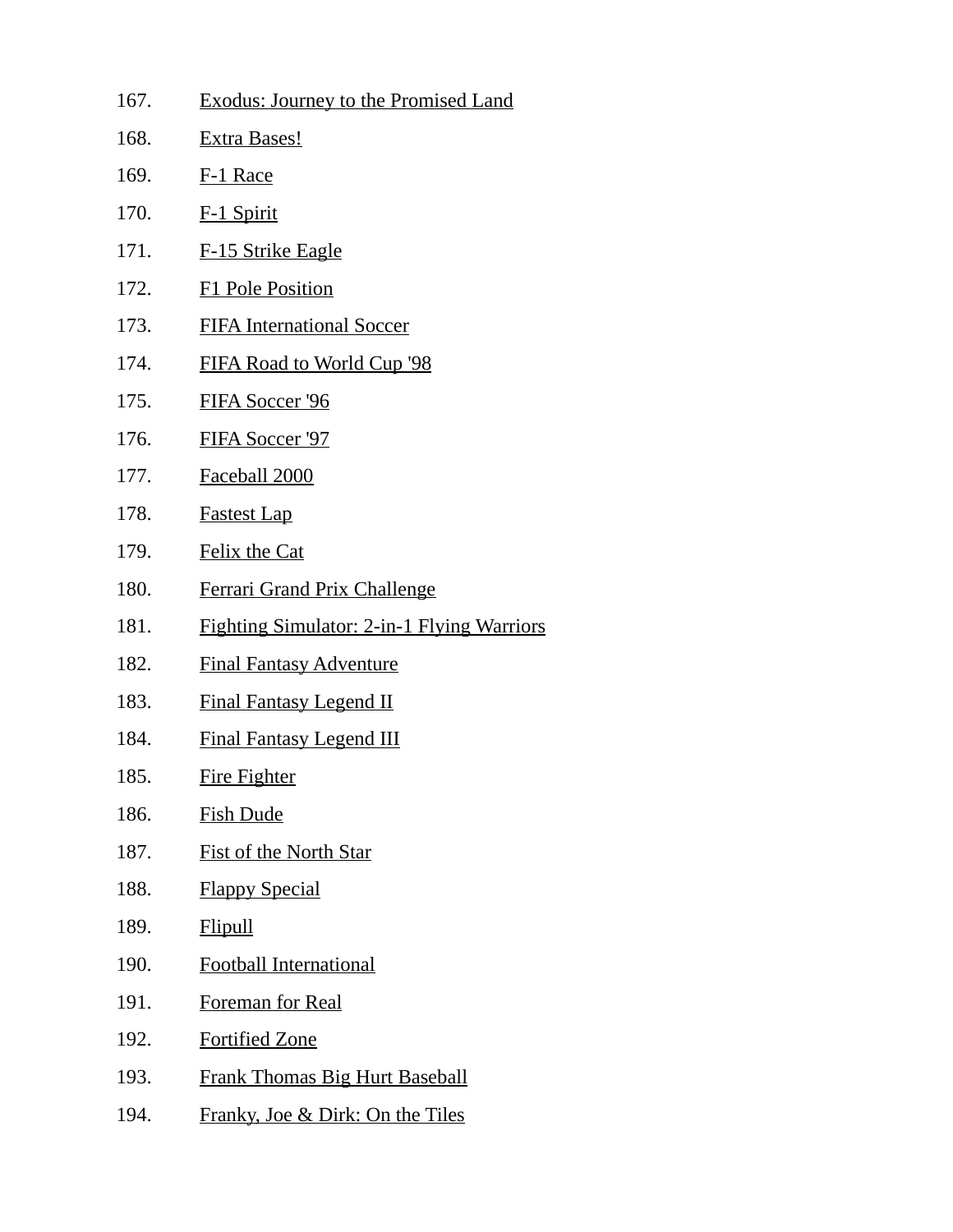| 195. | <b>Frisky Tom</b>                                  |
|------|----------------------------------------------------|
| 196. | <b>Funny Field</b>                                 |
| 197. | <b>Game &amp; Watch Gallery</b>                    |
| 198. | <b>Ganso!! Yancha Maru</b>                         |
| 199. | <b>Garfield Labyrinth</b>                          |
| 200. | <b>Gargoyle's Quest</b>                            |
| 201. | <b>Gauntlet II</b>                                 |
| 202. | <b>Gear Works</b>                                  |
| 203. | <b>George Foreman's KO Boxing</b>                  |
| 204. | <b>Ghostbusters II</b>                             |
| 205. | <b>Ginga</b>                                       |
| 206. | <b>Go Go Ackman</b>                                |
| 207. | Goal!                                              |
| 208. | Godzilla                                           |
| 209. | Golf                                               |
| 210. | <b>Golf Classic</b>                                |
| 211. | <b>Gradius: The Interstellar Assault</b>           |
| 212. | <b>Great Greed</b>                                 |
| 213. | <b>Gremlins 2: The New Batch</b>                   |
| 214. | <b>HAL Wrestling</b>                               |
| 215. | Hammerin' Harry: Ghost Building Company            |
| 216. | <b>Harvest Moon GB</b>                             |
| 217. | <b>Hatris</b>                                      |
| 218. | Head On                                            |
| 219. | <b>Heavyweight Championship Boxing</b>             |
| 220. | <b>Hercules</b>                                    |
| 221. | <b>High Stakes Gambling</b>                        |
| 222. | Hit the Ice: VHL: The Official Video Hockey League |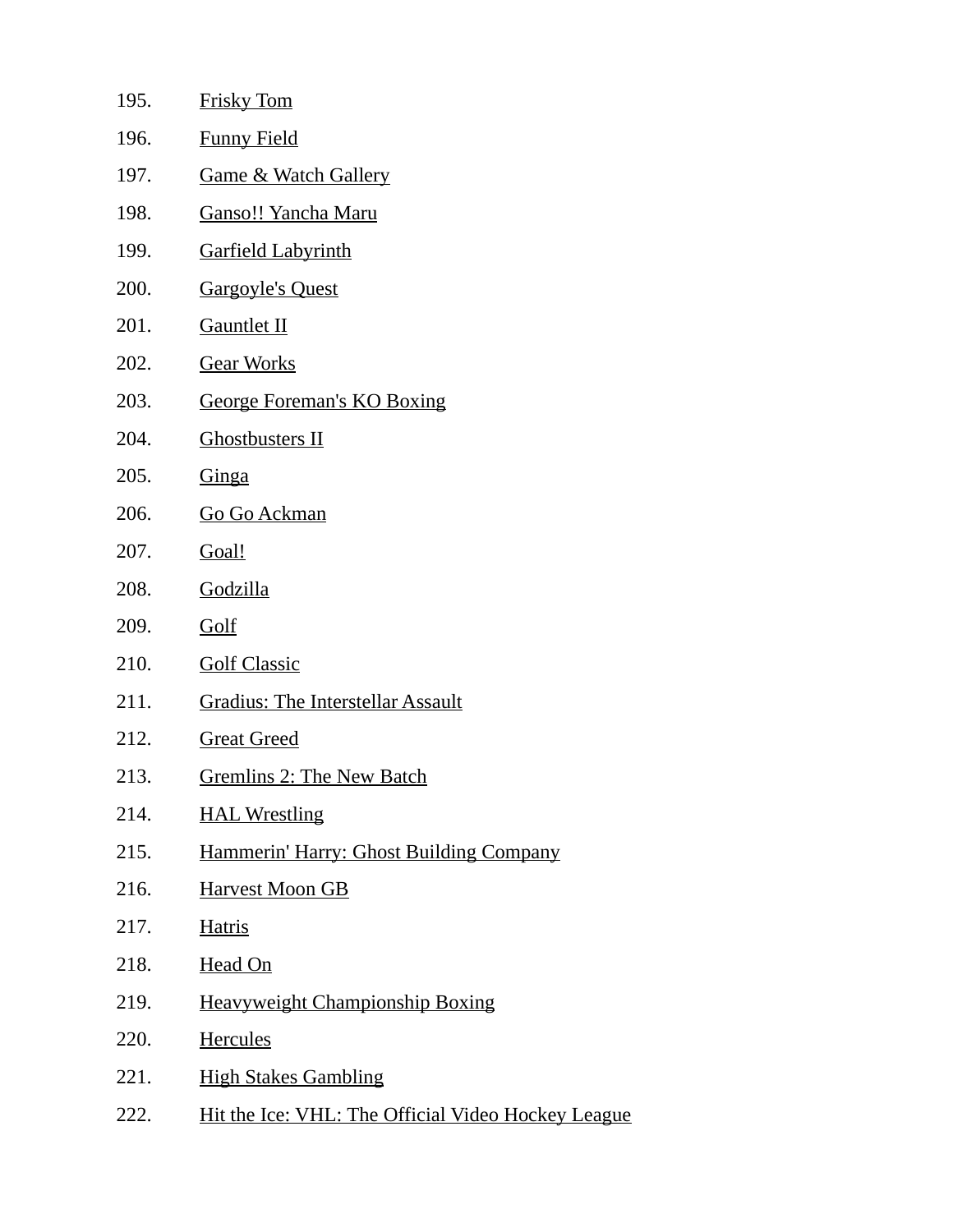| 223. | Hitchiker's Guide to the Galaxy, The (PD) [M]             |
|------|-----------------------------------------------------------|
| 224. | <b>Home Alone</b>                                         |
| 225. | Hook                                                      |
| 226. | <b>Hoshi no Kirby 2</b>                                   |
| 227. | Hugo                                                      |
| 228. | <u>Hyper Black Bass</u>                                   |
| 229. | <b>Hyper Black Bass '95</b>                               |
| 230. | <b>Hyper Dunk</b>                                         |
| 231. | <b>Hyper Lode Runner</b>                                  |
| 232. | <b>In Your Face</b>                                       |
| 233. | Indiana Jones and the Last Crusade                        |
| 234. | <b>International Superstar Soccer</b>                     |
| 235. | <b>Iron Man X-O Manowar in Heavy Metal</b>                |
| 236. | <b>Ishido: The Way of Stones</b>                          |
| 237. | <b>J.League Fighting Soccer: The King of Ace Strikers</b> |
| 238. | <b>J.League Winning Goal</b>                              |
| 239. | <b>Jack Nicklaus Golf</b>                                 |
| 240. | James Bond 007                                            |
| 241. | Jankenman                                                 |
| 242. | Jeep Jamboree: Off Road Adventure                         |
| 243. | <b>Jelly Boy</b>                                          |
| 244. | <b>Jimmy Connors Tennis</b>                               |
| 245. | <u>Joe &amp; Mac</u>                                      |
| 246. | Jordan vs Bird: One on One                                |
| 247. | <b>Judge Dredd</b>                                        |
| 248. | <b>Jungle Strike</b>                                      |
| 249. | <b>Jurassic Park</b>                                      |
| 250. | <b>Jurassic Park Part 2: The Chaos Continues</b>          |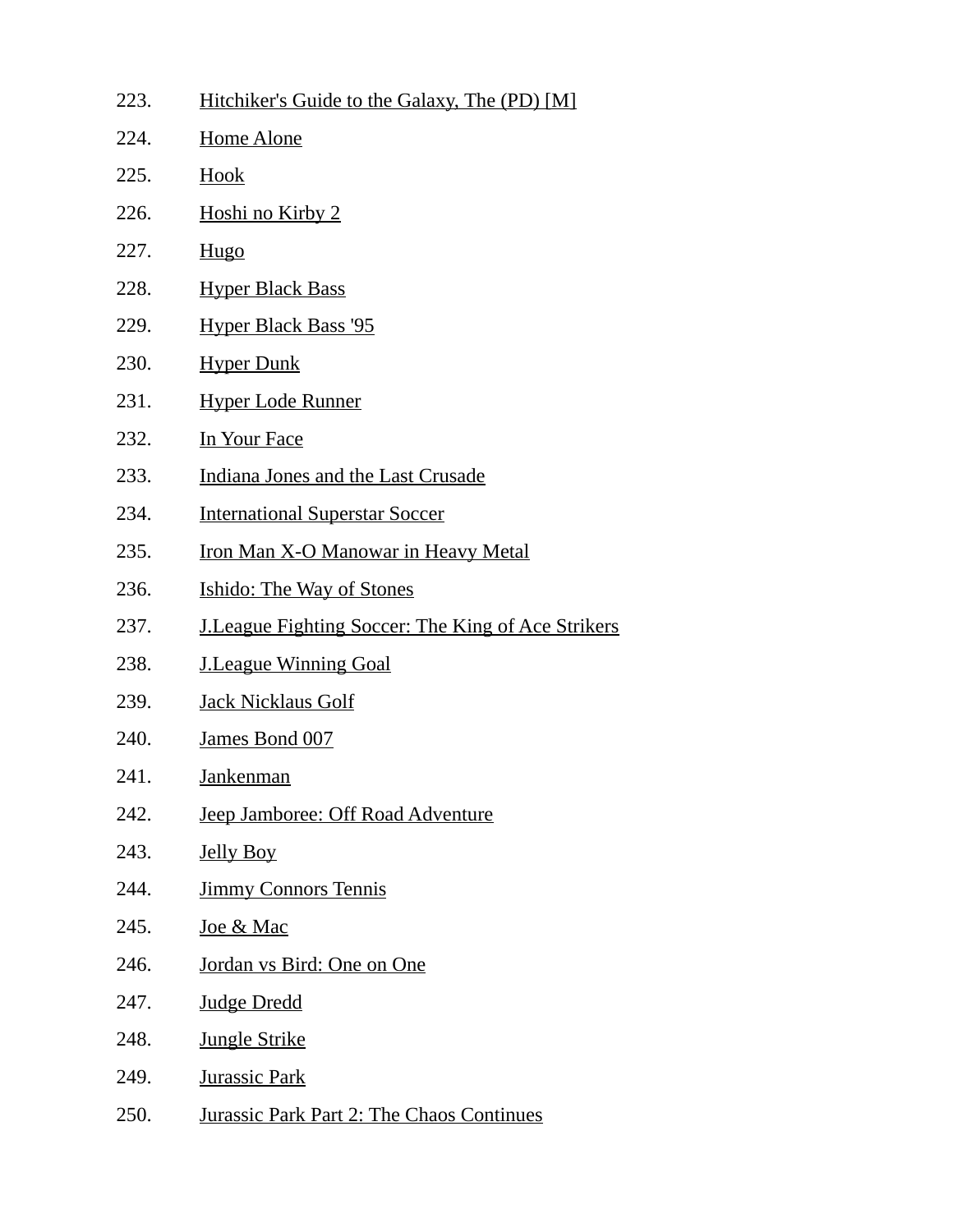| 251. | Ken Griffey Jr. Presents Major League Baseball |
|------|------------------------------------------------|
| 252. | <b>Kid Dracula</b>                             |
| 253. | <b>Kid Icarus: Of Myths and Monsters</b>       |
| 254. | <b>Killer Instinct</b>                         |
| 255. | King of the Zoo                                |
| 256. | <b>Kingdom Crusade</b>                         |
| 257. | <b>Kirby no Pinball</b>                        |
| 258. | <b>Kirby's Block Ball</b>                      |
| 259. | <b>Kirby's Dream Land</b>                      |
| 260. | <b>Kirby's Dream Land 2</b>                    |
| 261. | <b>Kirby's Pinball Land</b>                    |
| 262. | <b>Kirby's Star Stacker</b>                    |
| 263. | <u>Klax</u>                                    |
| 264. | <b>Knight Quest</b>                            |
| 265. | <b>Konami Golf</b>                             |
| 266. | <b>Konamic Ice Hockey</b>                      |
| 267. | Konamic Sports in Barcelona                    |
| 268. | <b>Krusty's Fun House</b>                      |
| 269. | <b>Kung-Fu Master</b>                          |
| 270. | <u>Kwirk</u>                                   |
| 271. | Lamborghini American Challenge                 |
| 272. | <b>Last Action Hero</b>                        |
| 273. | Lazlos' Leap                                   |
| 274. | <b>Legend of the River King GB</b>             |
| 275. | <b>Lemmings</b>                                |
| 276. | <b>Lemmings 2: The Tribes</b>                  |
| 277. | <b>Lock'n Chase</b>                            |
| 278. | <b>Looney Tunes</b>                            |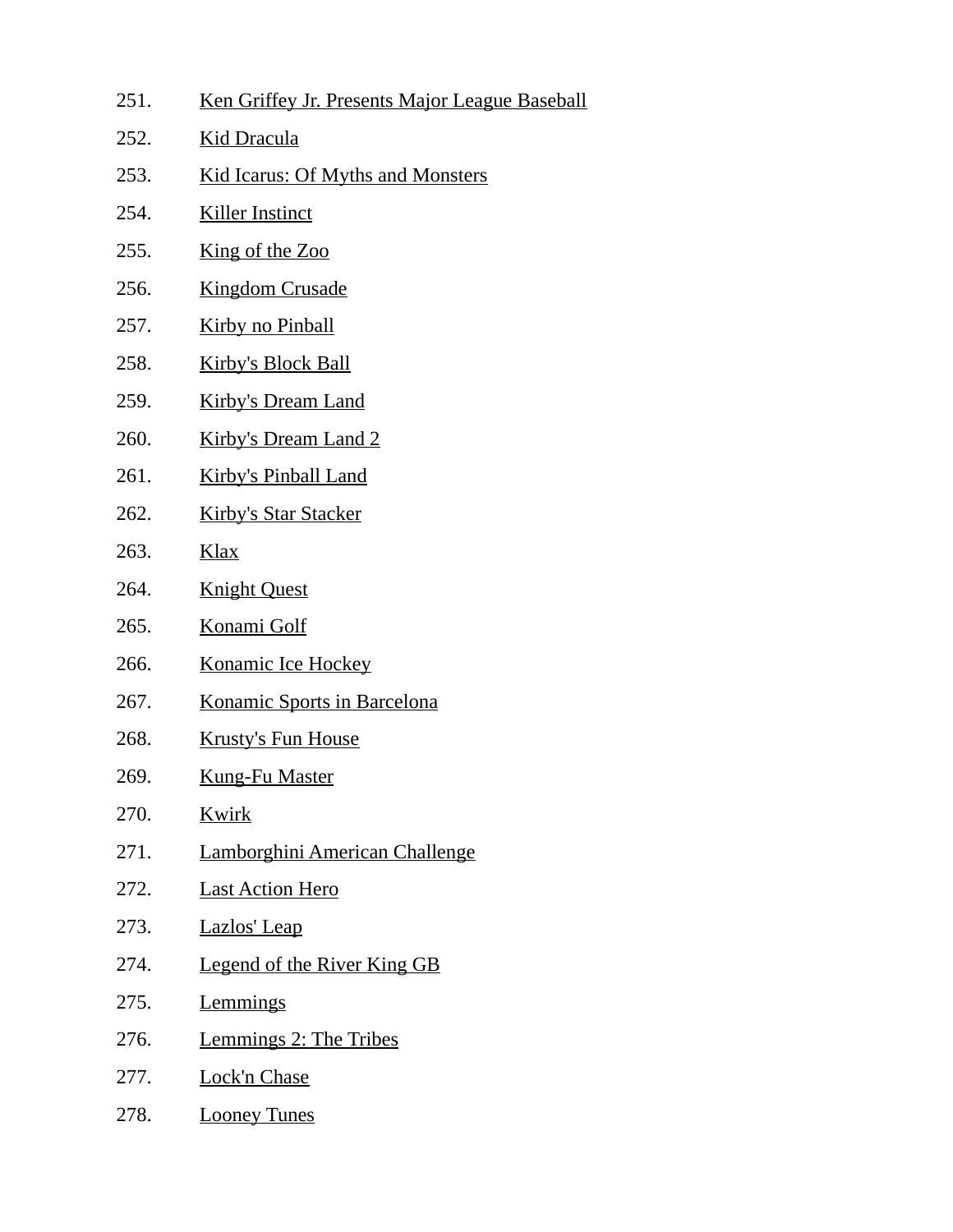| 279. | Loopz                                         |
|------|-----------------------------------------------|
| 280. | <b>Lucky Luke</b>                             |
| 281. | <b>Lucle</b>                                  |
| 282. | <b>Lunar Lander</b>                           |
| 283. | <u>Madden '95</u>                             |
| 284. | Madden '96                                    |
| 285. | Madden '97                                    |
| 286. | <b>Magnetic Soccer</b>                        |
| 287. | <b>Malibu Beach Volleyball</b>                |
| 288. | <b>Marble Madness</b>                         |
| 289. | <u>Mario &amp; Yoshi</u>                      |
| 290. | <b>Mario's Picross</b>                        |
| 291. | <b>Maru's Mission</b>                         |
| 292. | <b>Maui Mallard in Cold Shadow</b>            |
| 293. | Max                                           |
| 294. | <b>McDonaldland</b>                           |
| 295. | <u>Mega Man II</u>                            |
| 296. | <u>Mega Man III</u>                           |
| 297. | <u>Mega Man IV</u>                            |
| 298. | Mega Man V                                    |
| 299. | Mega Man: Dr. Wily's Revenge                  |
| 300. | <b>Megalit</b>                                |
| 301. | <b>Mercenary Force</b>                        |
| 302. | <b>Metroid II: Return of Samus</b>            |
| 303. | <b>Mickey Mouse</b>                           |
| 304. | <u>Mickey Mouse II</u>                        |
| 305. | <b>Mickey Mouse IV: The Magical Labyrinth</b> |
| 306. | <b>Mickey Mouse: Magic Wands</b>              |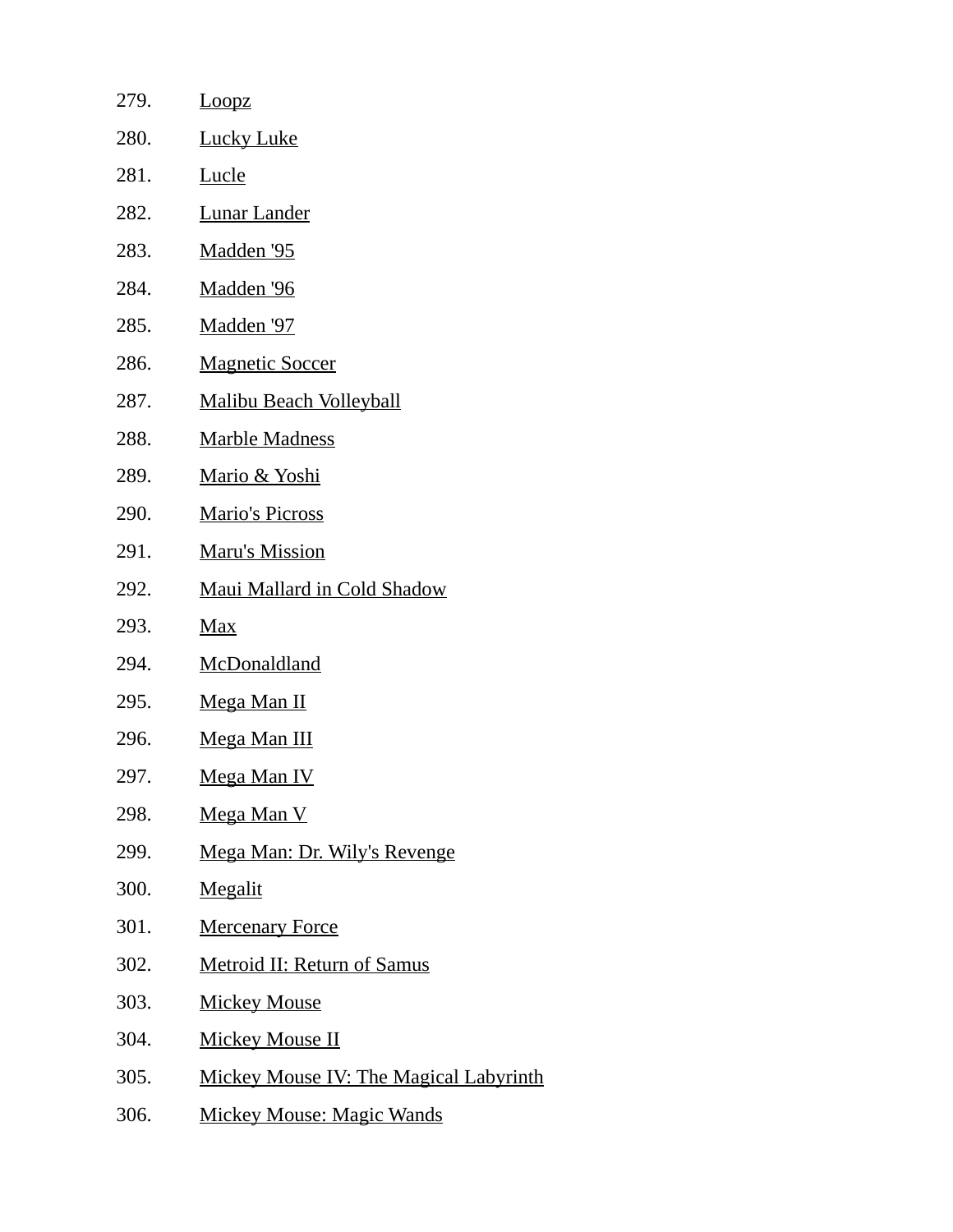| 307. | <b>Mickey's Dangerous Chase</b>                |
|------|------------------------------------------------|
| 308. | <b>Micro Machines</b>                          |
| 309. | <b>Micro Machines 2: Turbo Tournament</b>      |
| 310. | <b>Mighty Morphin Power Rangers</b>            |
| 311. | <b>Mighty Morphin Power Rangers: The Movie</b> |
| 312. | <b>Milon's Secret Castle</b>                   |
| 313. | Miner 2049er                                   |
| 314. | <u>Minesweeper</u>                             |
| 315. | <b>Mini Putt</b>                               |
| 316. | <b>Missile Command</b>                         |
| 317. | <b>Mole Mania</b>                              |
| 318. | Monopoly                                       |
| 319. | <b>Monster Max</b>                             |
| 320. | <b>Monster Truck</b>                           |
| 321. | <b>Monster Truck Wars</b>                      |
| 322. | <b>Mortal Kombat</b>                           |
| 323. | <b>Mortal Kombat &amp; Mortal Kombat II</b>    |
| 324. | Mortal Kombat 3                                |
| 325. | <u> Mortal Kombat II: Kyuukyoku Shinken</u>    |
| 326. | <b>Motocross Maniacs</b>                       |
| 327. | <b>Mouse Trap Hotel</b>                        |
| 328. | <u>Mr. Do!</u>                                 |
| 329. | Mr. Nutz                                       |
| 330. | Ms. PacMan                                     |
| 331. | <b>Muhammad Ali Heavyweight Boxing</b>         |
| 332. | <b>Mulan</b>                                   |
| 333. | <b>Mysterium</b>                               |
| 334. | <b>Mystic Quest</b>                            |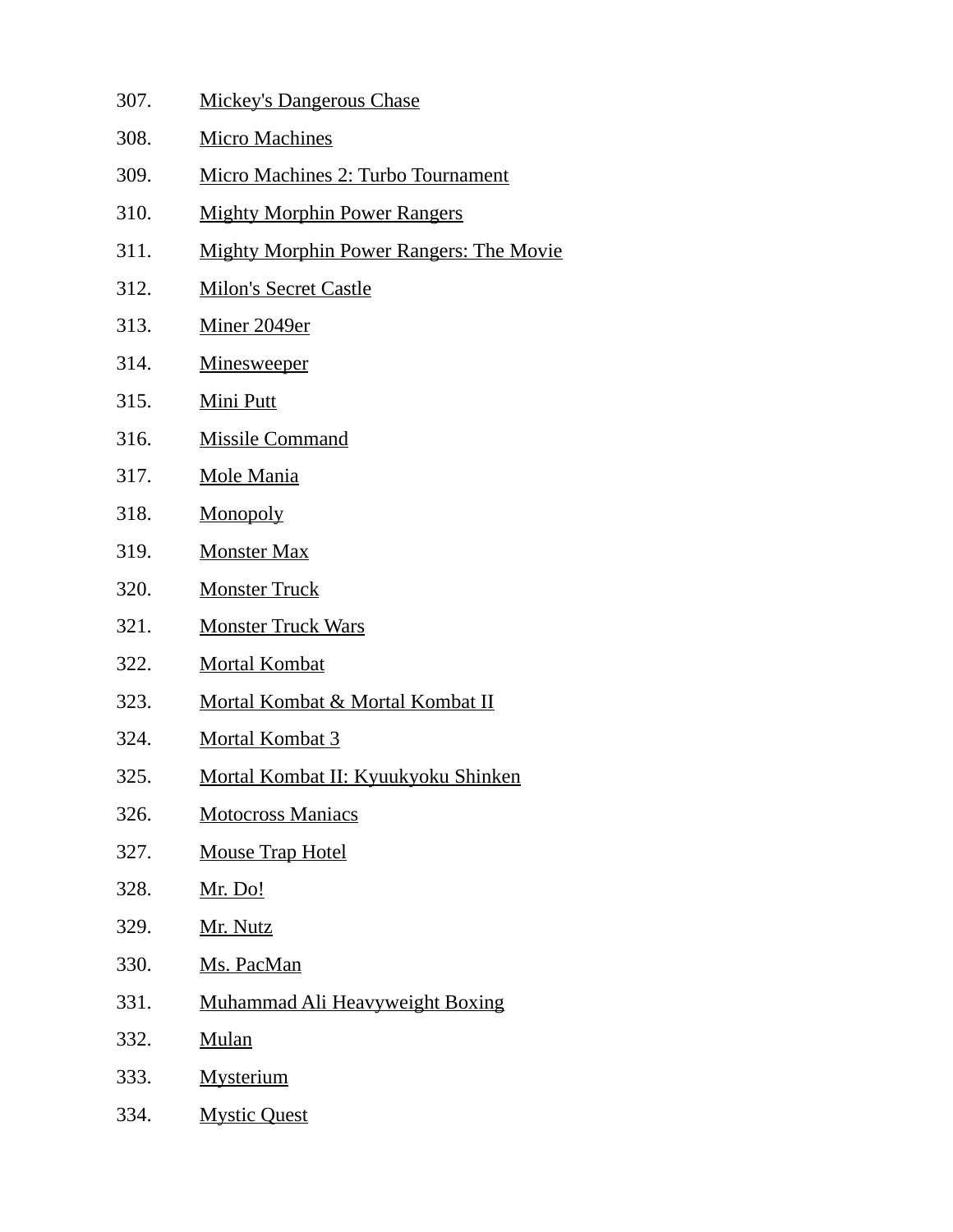335. Mystical Ninja Starring Goemon 336. NBA All Star Challenge 337. NBA All Star Challenge 2 338. NBA Jam 339. NBA Jam: Tournament Edition 340. NFL Football 341. NFL Quarterback Club 342. NFL Quarterback Club '96 343. NFL Quarterback Club II 344. NHL '96 345. NHL Hockey '95 346. Nail'n Scale 347. Navy Seals 348. Nemesis 349. Nemesis II 350. Nettou The King of Fighters '95 351. Nettou The King of Fighters '96 352. Nigel Mansell's World Championship Racing 353. Ninja Boy 354. Ninja Gaiden Shadow 355. Ninja Taro 356. Nintendo World Cup 357. Nobunaga's Ambition 358. Oddworld Adventures 359. Olympic Summer Games 360. Operation C 361. Othello 362. Out of Gas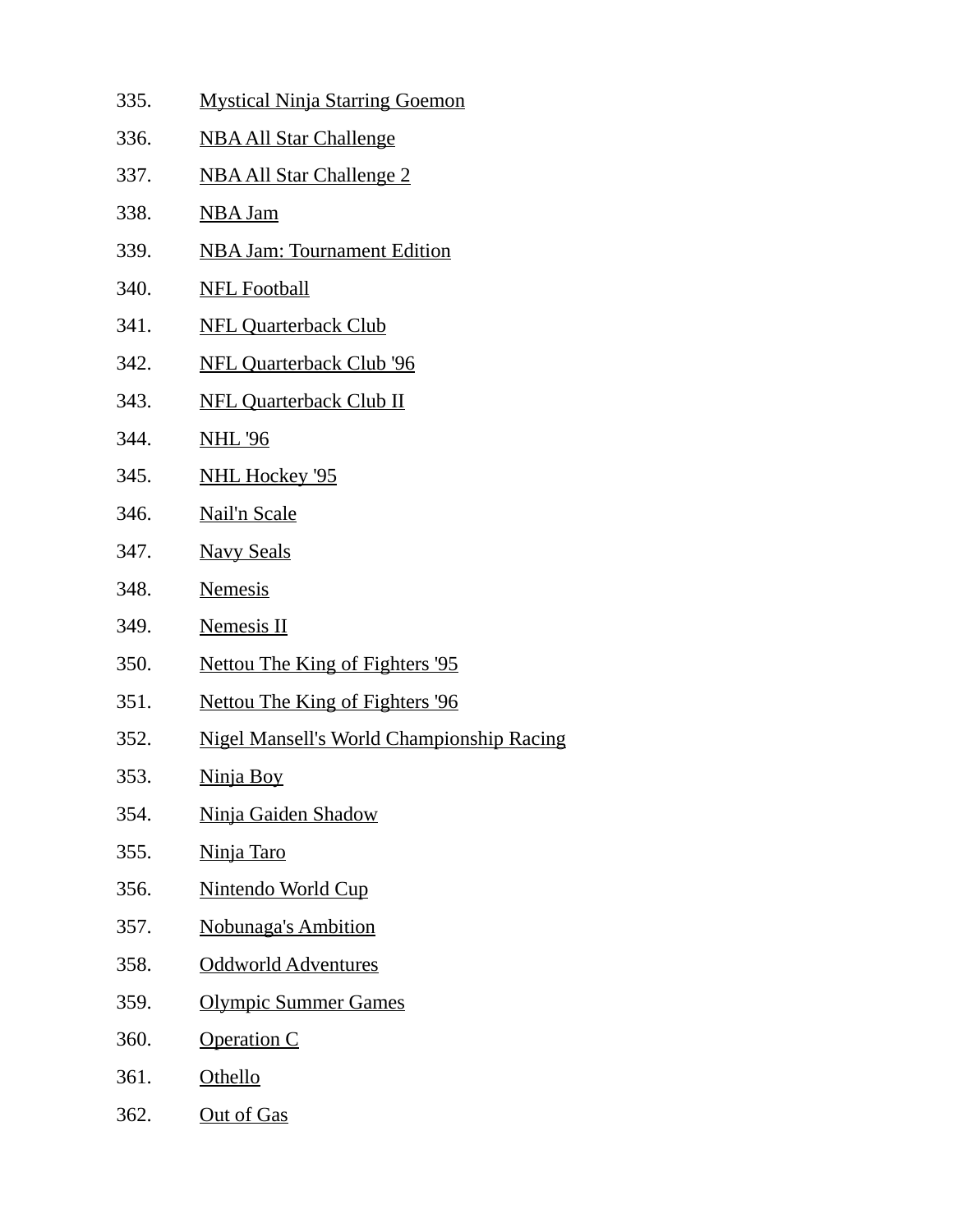363. PGA European Tour 364. PGA Tour 96 365. Pac-Attack 366. Pac-in-Time 367. Pacman 368. Palamedes 369. Paperboy 370. Paperboy 2 371. Parodius 372. Peetan 373. Peke to Poko no Daruman Busters 374. Penguin Wars 375. Penta Dragon 376. Phantom Air Mission 377. Pierre le Chef Is... Out to Lunch 378. Pinball Deluxe 379. Pinball Dreams 380. Pinball Mania 381. Pinball: Revenge of the 'Gator 382. Pipe Dream 383. Pit Fighter 384. Pitman 385. Play Action Football 386. Pocahontas 387. Pokémon Green Version 388. Pokémon: Blue Version 389. Pokémon: Red Version 390. Popeye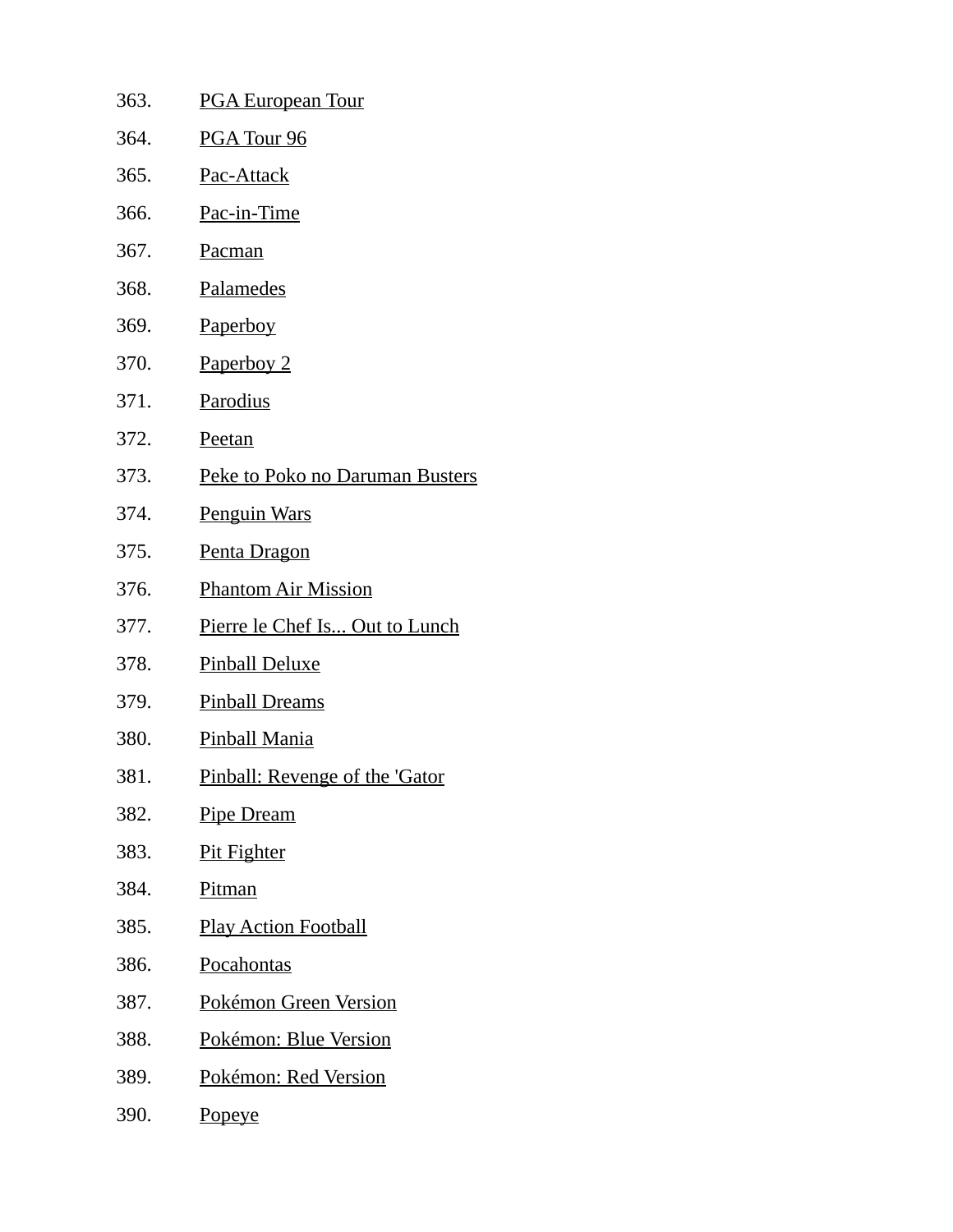| 391. | <u>Popeye 2</u>                   |
|------|-----------------------------------|
| 392. | <b>Populous</b>                   |
| 393. | <b>Power Mission</b>              |
| 394. | <u>Power Racer</u>                |
| 395. | <u>Prehistorik Man</u>            |
| 396. | <b>Primal Rage</b>                |
| 397. | <b>Prince of Persia</b>           |
| 398. | <b>Pro Wrestling</b>              |
| 399. | Probotector                       |
| 400. | <u>Probotector 2</u>              |
| 401. | <b>Prophecy: The Viking Child</b> |
| 402. | <b>Pyramids of Ra</b>             |
| 403. | Q Billion                         |
| 404. | Q*bert for Game Boy               |
| 405. | QIX                               |
| 406. | <b>Quarth</b>                     |
| 407. | R-Type II                         |
| 408. | Race Days                         |
| 409. | Race Drivin'                      |
| 410. | <b>Radar Mission</b>              |
| 411. | <b>Raging Fighter</b>             |
| 412. | <b>Rampart</b>                    |
| 413. | <b>Riddick Bowe Boxing</b>        |
| 414. | <b>Ring Rage</b>                  |
| 415. | <b>Roadster</b>                   |
| 416. | Robin Hood: Prince of Thieves     |
| 417. | <u>RoboCop</u>                    |
| 418. | RoboCop 2                         |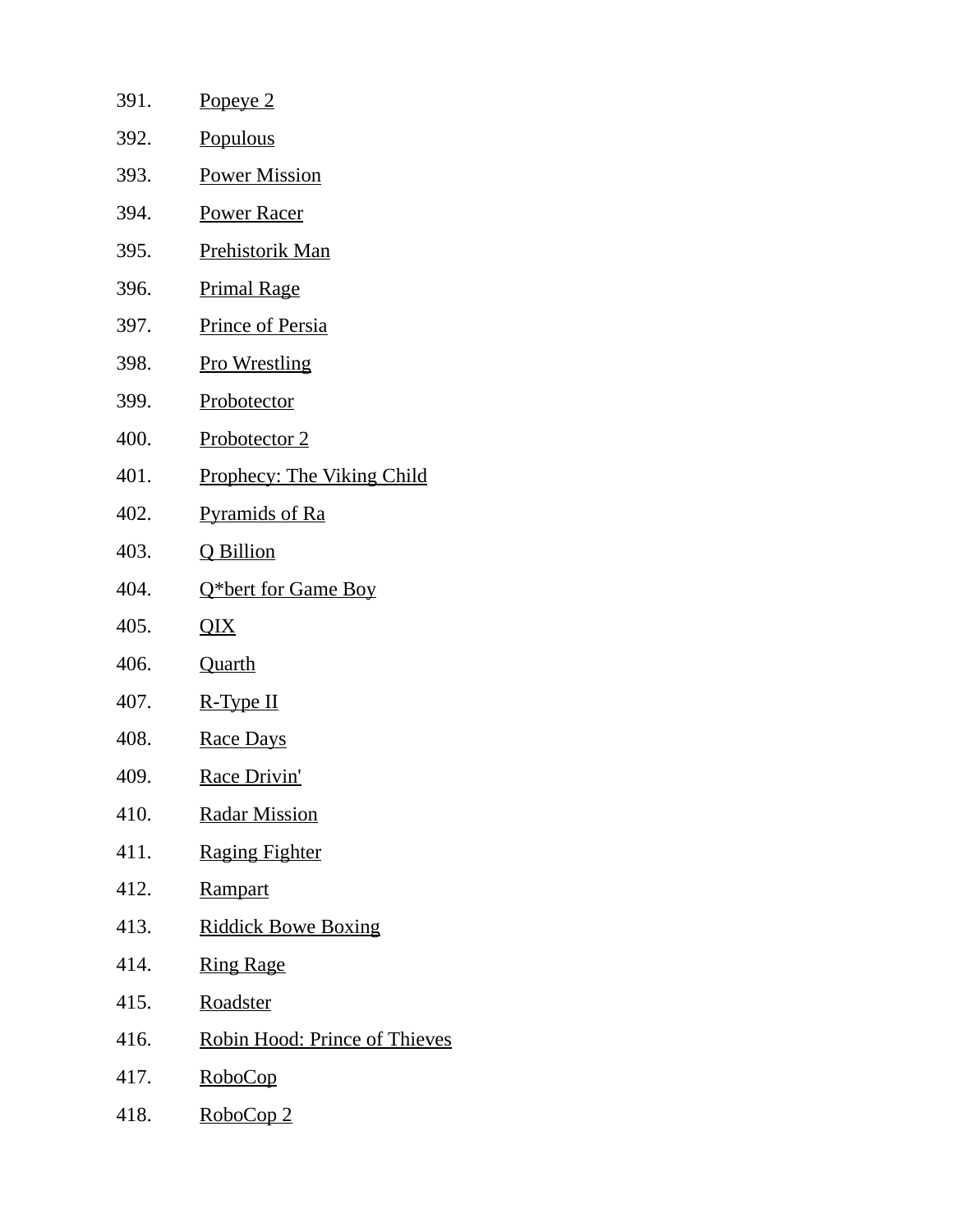| 419. | RoboCop Versus The Terminator       |
|------|-------------------------------------|
| 420. | Rock'n! Monster!!                   |
| 421. | Roger Clemens' MVP Baseball         |
| 422. | <b>Rolan's Curse</b>                |
| 423. | Rolan's Curse 2                     |
| 424. | <b>Sagaia</b>                       |
| 425. | Samurai Shodown                     |
| 426. | <b>Sea Battle</b>                   |
| 427. | <b>SeaQuest DSV</b>                 |
| 428. | <b>Serpent</b>                      |
| 429. | <b>Shanghai</b>                     |
| 430. | <b>Shaq Fu</b>                      |
| 431. | <u>Side Pocket</u>                  |
| 432. | <b>Skate Or Die: Tour de Thrash</b> |
| 433. | <u> Skate or Die: Bad 'N Rad</u>    |
| 434. | <b>Small Soldiers</b>               |
| 435. | <b>Sneaky Snakes</b>                |
| 436. | <b>Snoopy's Magic Show</b>          |
| 437. | <u>Snow Brothers</u>                |
| 438. | <u>Soccer Mania</u>                 |
| 439. | SolarStriker                        |
| 440. | Solitaire FunPak                    |
| 441. | <b>Solomon's Club</b>               |
| 442. | <b>Soukoban</b>                     |
| 443. | Soukoban 2                          |
| 444. | <b>Space Invaders</b>               |
| 445. | <u>Spanky's Quest</u>               |
| 446. | <b>Spartan X</b>                    |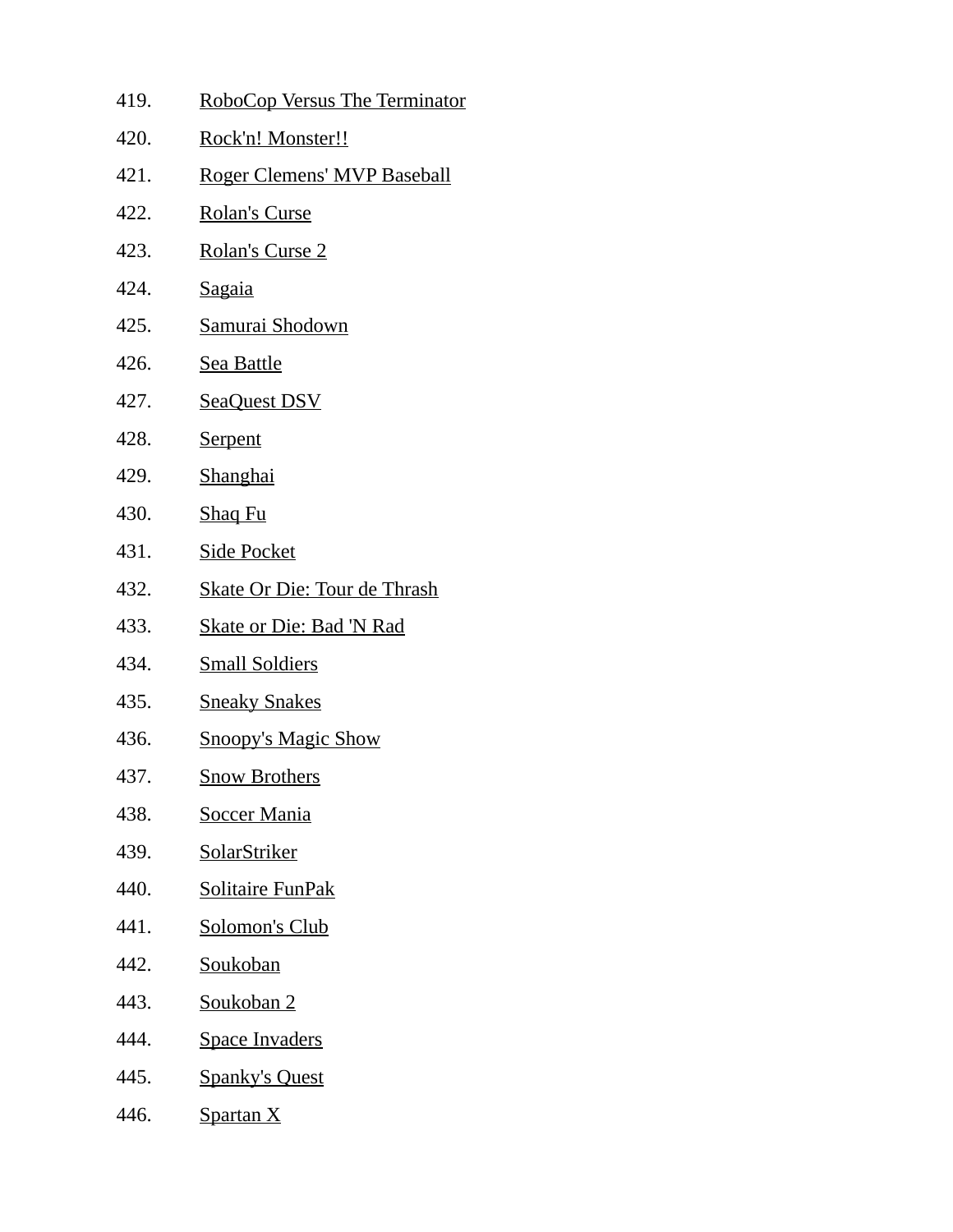- 447. Speedball 2: Brutal Deluxe
- 448. Speedy Gonzales
- 449. Spider-Man 3: Invasion of the Spider-Slayers
- 450. Spider-Man-X-Men
- 451. Spiritual Warfare
- 452. Spirou
- 453. Splitz
- 454. Sports Collection
- 455. Sports Illustrated for Kids: The Ultimate Triple Dare!
- 456. Sports Illustrated: Championship Football & Baseball
- 457. Sports Illustrated: Golf Classic
- 458. Spot: The Cool Adventure
- 459. Spot: The Video Game
- 460. Spud's Adventure
- 461. Spy vs Spy Operation: Booby Trap
- 462. Square Deal
- 463. Star Hawk
- 464. Star Trek Generations: Beyond the Nexus
- 465. Star Trek: 25th Anniversary
- 466. Star Trek: The Next Generation
- 467. Star Wars
- 468. Star Wars: The Empire Strikes Back
- 469. Stargate
- 470. Stop That Roach!
- 471. Street Fighter II
- 472. Street Racer
- 473. Sumo Fighter
- 474. Sunsoft Grand Prix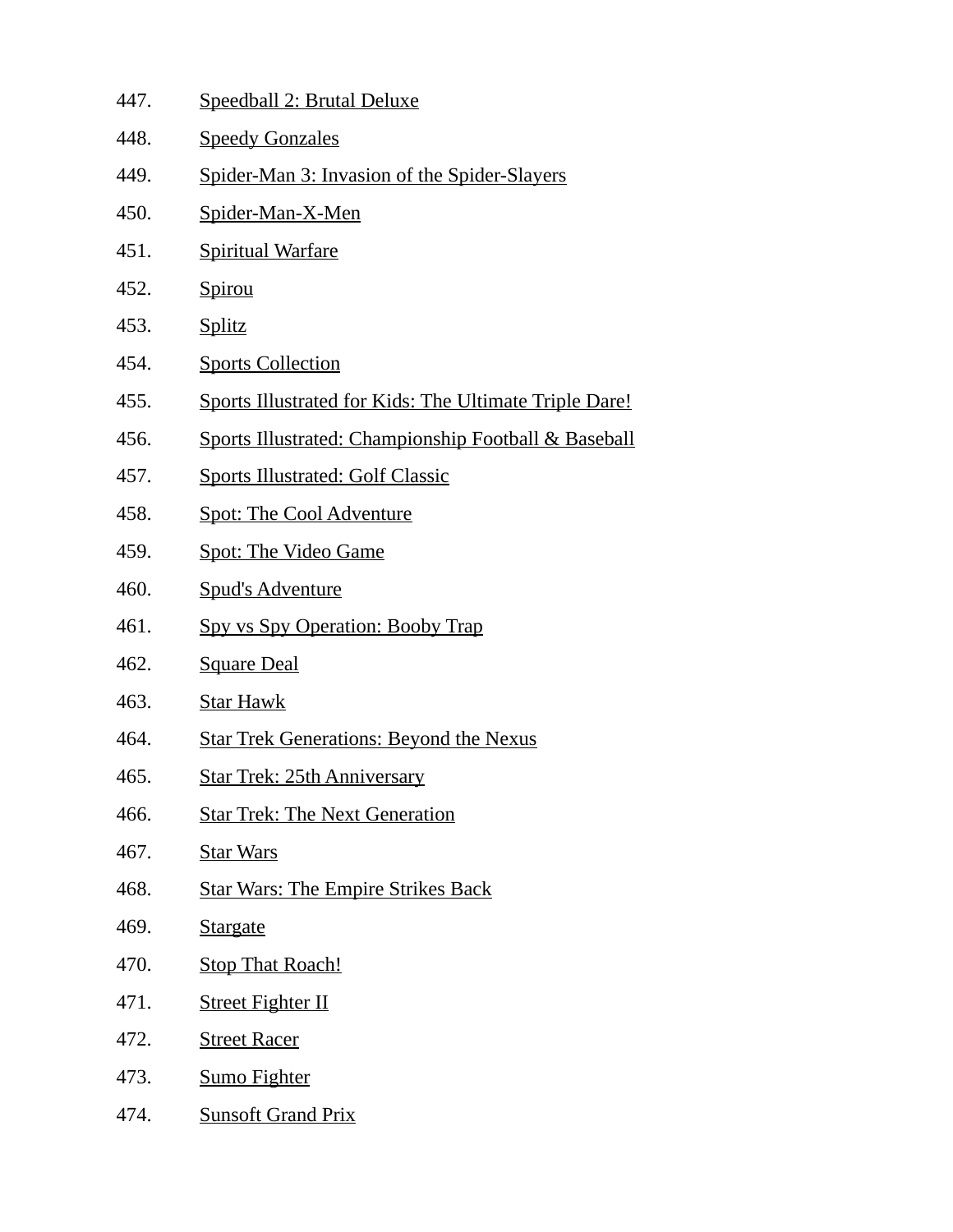| 475. | <b>Super Battletank</b>                               |
|------|-------------------------------------------------------|
| 476. | <b>Super Black Bass</b>                               |
| 477. | Super Chase H.Q.                                      |
| 478. | <b>Super Hunchback</b>                                |
| 479. | <b>Super James Pond</b>                               |
| 480. | <b>Super Kick Off</b>                                 |
| 481. | <b>Super Mario 4</b>                                  |
| 482. | <b>Super Mario Land</b>                               |
| 483. | <b>Super Mario Land 2: 6 Golden Coins</b>             |
| 484. | <b>Super Off Road</b>                                 |
| 485. | Super R.C. Pro-Am                                     |
| 486. | <b>Super Scrabble</b>                                 |
| 487. | <b>Super Star Wars: Return of the Jedi</b>            |
| 488. | <b>Superman</b>                                       |
| 489. | <b>Swamp Thing</b>                                    |
| 490. | <b>Sword of Hope II</b>                               |
| 491. | <b>T2: The Arcade Game</b>                            |
| 492. | <b>Tail 'Gator</b>                                    |
| 493. | Takeda Nobuhiro no Ace Striker                        |
| 494. | <b>TaleSpin</b>                                       |
| 495. | <b>Tamagotchi</b>                                     |
| 496. | <b>Tarzan</b>                                         |
| 497. | <b>Tasmania Story</b>                                 |
| 498. | <b>Taz-Mania</b>                                      |
| 499. | Taz-Mania 2                                           |
| 500. | <b>Tecmo Bowl</b>                                     |
| 501. | <b>Teenage Mutant Ninja Turtles</b>                   |
| 502. | Teenage Mutant Ninja Turtles II: Back from the Sewers |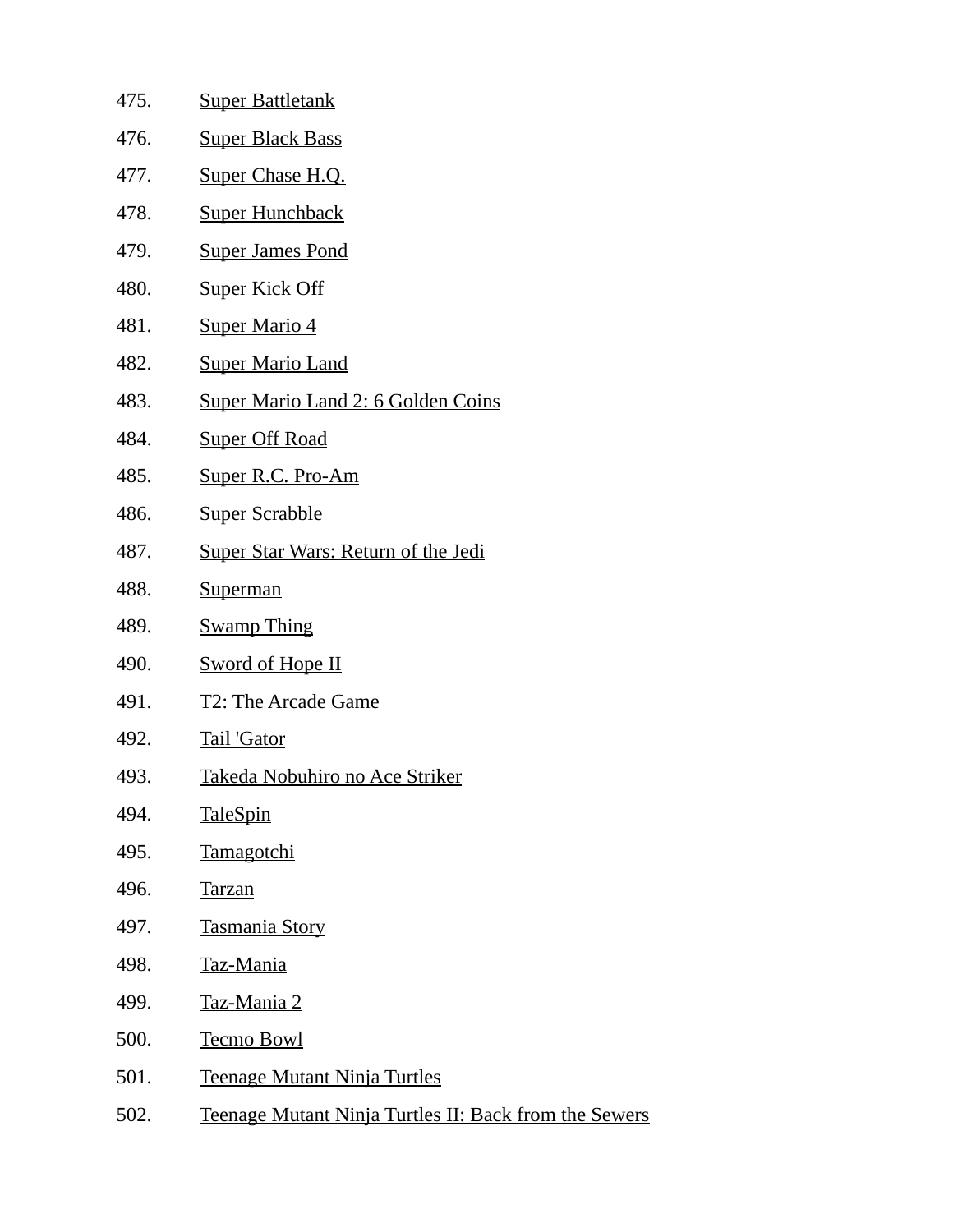503. Teenage Mutant Ninja Turtles III: Radical Rescue 504. Teenage Mutant Ninja Turtles: Fall of the Foot Clan 505. Tennis 506. Terminator 2: Judgment Day 507. Tetris 508. Tetris 2 509. Tetris Attack 510. Tetris Blast 511. Tetris Plus 512. The Addams Family 513. The Addams Family: Pugsley's Scavenger Hunt 514. The Adventures of Pinocchio 515. The Adventures of Rocky and Bullwinkle and Friends 516. The Adventures of Star Saver 517. The Amazing Spider-Man 518. The Amazing Spider-Man 2 519. The Battle of Olympus 520. The Blues Brothers: Jukebox Adventures 521. The Bugs Bunny Crazy Castle 522. The Bugs Bunny Crazy Castle 2 523. The Fidgetts 524. The Final Fantasy Legend 525. The Flash 526. The Flintstones 527. The Flintstones: King Rock Treasure Island 528. The Game of Harmony 529. The Getaway 530. The Humans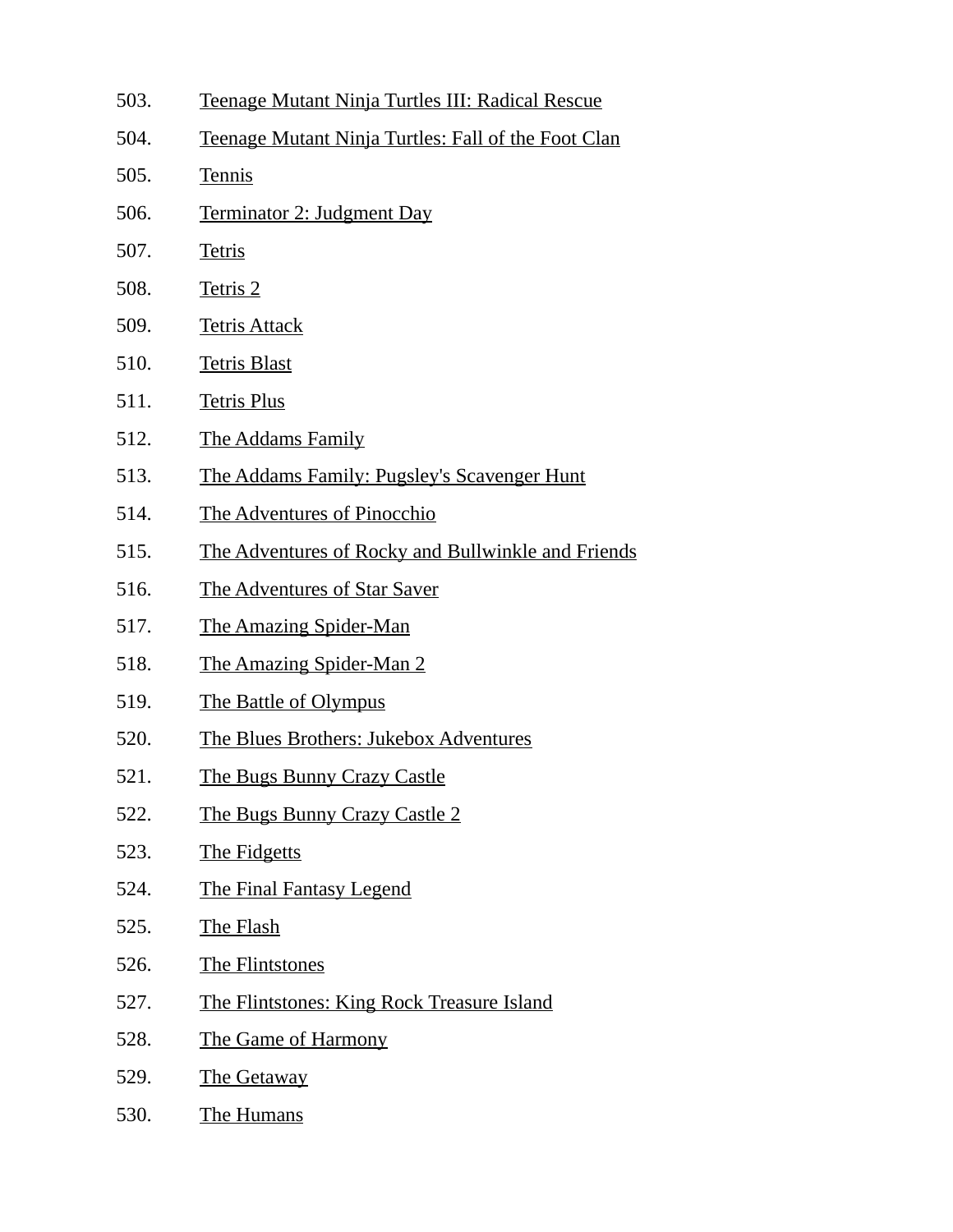- 531. The Hunt for Red October
- 532. The Incredible Crash Dummies
- 533. The Jetsons: Robot Panic
- 534. The Jungle Book
- 535. The King of Fighters '95
- 536. The King of Fighters: Heat of Battle
- 537. The Lawnmower Man
- 538. The Legend of Prince Valiant
- 539. The Legend of Zelda: Link's Awakening
- 540. The Lion King
- 541. The Little Mermaid
- 542. The Lost World: Jurassic Park
- 543. The New Chessmaster
- 544. The Pagemaster
- 545. The Punisher: The Ultimate Payback
- 546. The Ren & Stimpy Show: Space Cadet Adventures
- 547. The Ren & Stimpy Show: Veediots!
- 548. The Rugrats Movie
- 549. The Simpsons: Bart & the Beanstalk
- 550. The Simpsons: Bart vs. the Juggernauts
- 551. The Simpsons: Itchy & Scratchy in Miniature Golf Madness
- 552. The Smurfs
- 553. The Smurfs Travel the World
- 554. The Smurfs' Nightmare
- 555. The Spirit of F-1
- 556. The Sword of Hope
- 557. Tiny Toon Adventures 2: Montana's Movie Madness
- 558. Tiny Toon Adventures: Babs' Big Break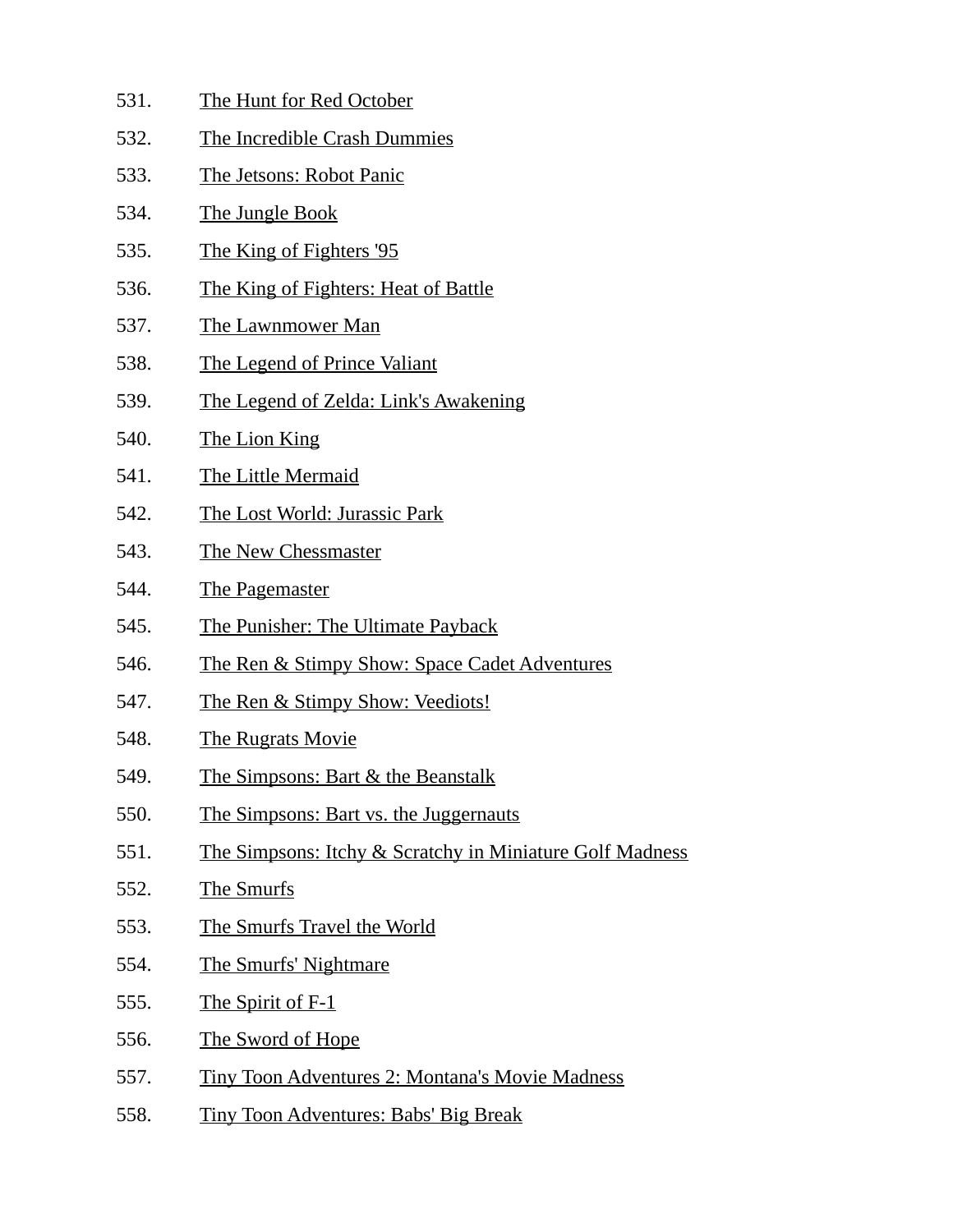- 559. Tiny Toon Adventures: Wacky Sports
- 560. Titus the Fox to Marrakech and Back
- 561. Tom and Jerry
- 562. Tom and Jerry: Frantic Antics!
- 563. Top Gun: Guts and Glory
- 564. Top Rank Tennis
- 565. Torpedo Range
- 566. Total Carnage
- 567. Toxic Crusaders
- 568. Toy Story
- 569. Track & Field
- 570. Track Meet
- 571. Trax
- 572. True Lies
- 573. Turn and Burn: The F-14 Dogfight Simulator
- 574. Turok: Battle of the Bionosaurs
- 575. Turrican
- 576. Ultima: Runes of Virtue
- 577. Ultima: Runes of Virtue II
- 578. Ultra Golf
- 579. Ultraman
- 580. V-Rally: Championship Edition
- 581. Vegas Stakes
- 582. WCW The Main Event
- 583. WWF King of the Ring
- 584. WWF Raw
- 585. WWF Superstars
- 586. WWF War Zone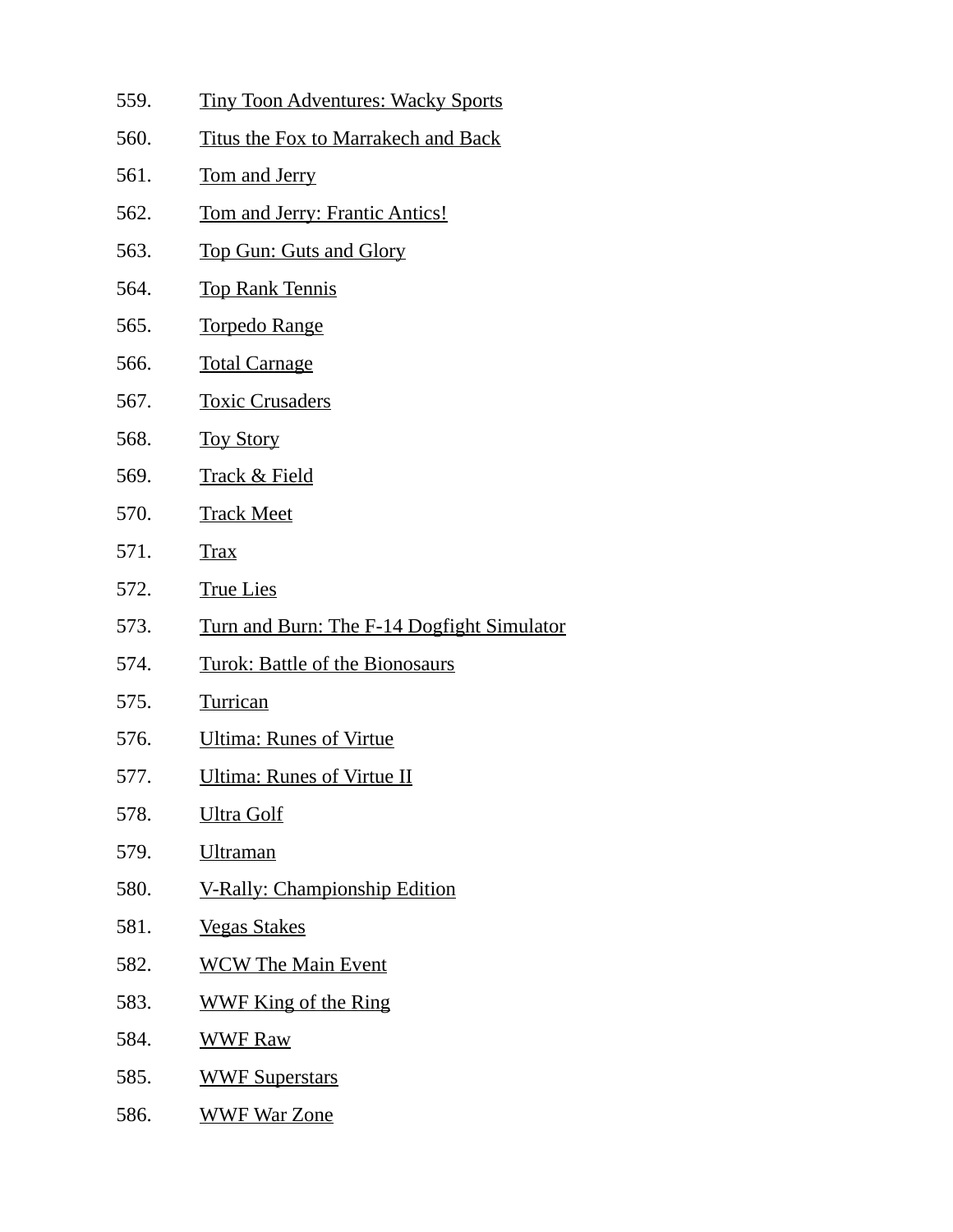| 587. | <b>Wario Blast featuring Bomberman!</b>           |
|------|---------------------------------------------------|
| 588. | <b>Wario Land II</b>                              |
| 589. | <b>Wario Land: Super Mario Land 3</b>             |
| 590. | <u>Water World</u>                                |
| 591. | <b>Wave Race</b>                                  |
| 592. | <b>Wayne's World</b>                              |
| 593. | <u>We're Back!</u>                                |
| 594. | <b>Who Framed Roger Rabbit</b>                    |
| 595. | <b>Winter Gold</b>                                |
| 596. | <u> Winter Olympic Games: Lillehammer '94</u>     |
| 597. | <u>Wizards &amp; Warriors X: Fortress of Fear</u> |
| 598. | <u>WordZap</u>                                    |
| 599. | <b>Wordtris</b>                                   |
| 600. | <b>World Beach Volley: 1991 GB Cup</b>            |
| 601. | <b>World Bowling</b>                              |
| 602. | <b>World Circuit Series</b>                       |
| 603. | <b>World Cup 98</b>                               |
| 604. | World Cup USA '94                                 |
| 605. | <b>World Heroes 2 Jet</b>                         |
| 606. | <b>World Ice Hockey</b>                           |
| 607. | <b>Worms</b>                                      |
| 608. | Xenon <sub>2</sub>                                |
| 609. | <b>Yogi Bear's Gold Rush</b>                      |
| 610. | Yoshi                                             |
| 611. | <b>Yoshi's Cookie</b>                             |
| 612. | <b>Zen Nippon Pro Wrestling Jet</b>               |
| 613. | Zen: Intergalactic Ninja                          |
| 614. | Zool: Ninja of the 'Nth' Dimension                |